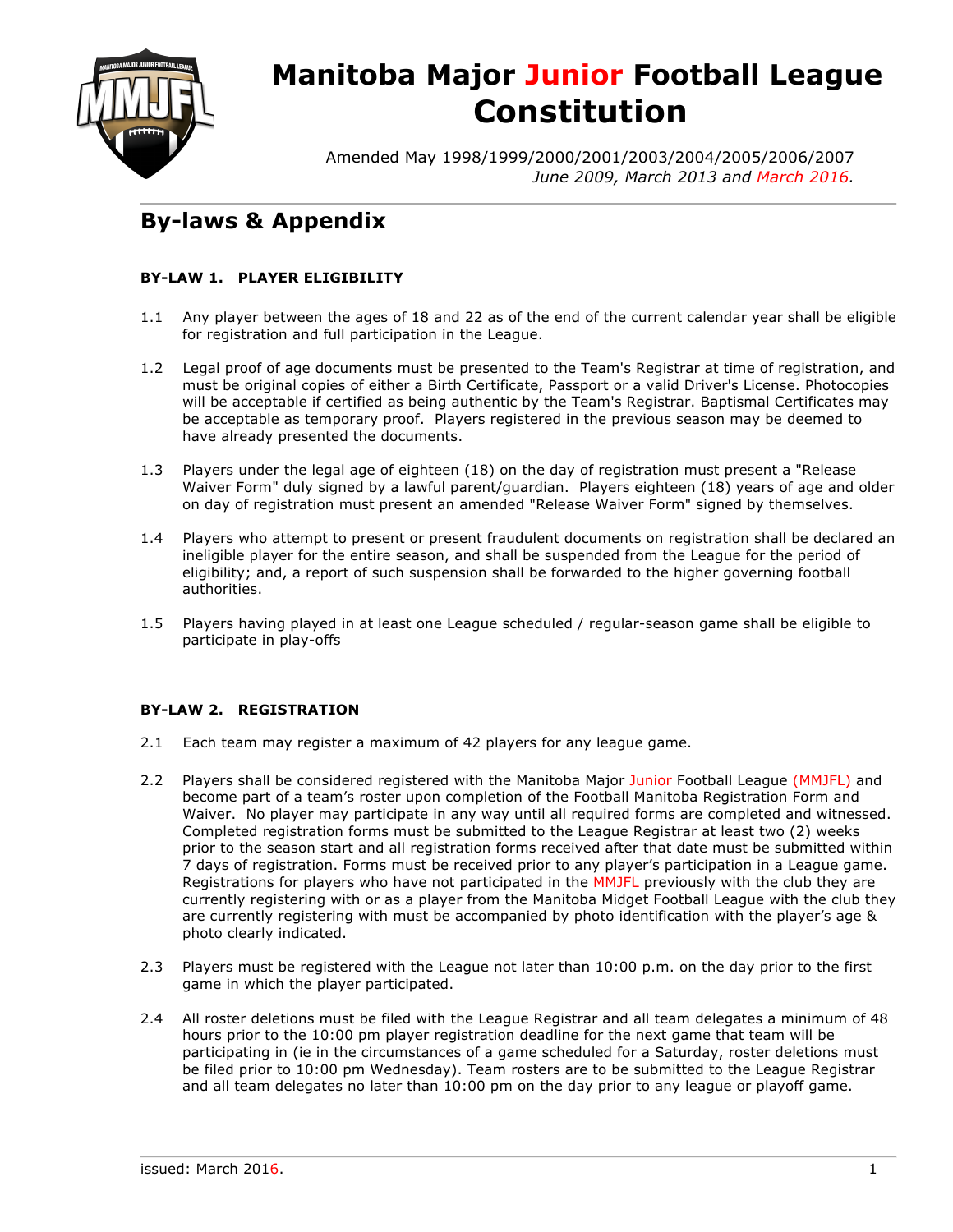- 2.5 Any player deleted from an official team roster for any reason is free to register with or be contacted by any team, excluding the team from which that player is deleted. If, after two (2) games, a player has not registered with another team, that player may re-register with his original team. A player deleted shall not participate in any team functions. A deleted player shall not participate in his/her original team's practices or games as sideline personnel.
- 2.6 Any player deleted from a team roster that is in arrears for fees or dues will be suspended from any league activities until all such dues are paid. Only after all dues are paid may a player actively seek to register with another team, be claimed by another team, or seek to clear waivers.
- 2.7 Teams shall submit their season final roster based on the roster of the game date as specified by the League Executive.
- 2.8 In the event of a conflict considered to be prejudicial to a player's eligibility to participate in the League, the matter shall be submitted to the League Standards Committee for a determination.
- 2.9 All coaches, assistant coaches, managers and all team support staff must complete the Football Manitoba registration form and submit to the League prior to participating in any team activity.
- 2.10 Players serving suspensions for game ejections cannot be deleted from a team roster until the suspension has been served.
- 2.11 Teams shall submit an initial team roster to the league registrar and all team delegates 7 days prior to the first regular season league game. The initial team roster may include a maximum of 48 players. From this initial roster submission onwards, any player deleted must be done so in accordance with By-law 2.4.

#### **BY-LAW 3. TRANSFERS**

- 3.1 Players who register with a Team in any season shall remain on the Roster of that Team for one (1) season only; unless the player obtains a Written Release from the Team holding the current registration, or the player refrains from participation in the League in that current season.
- 3.2 Players requesting a transfer to another Team in the League shall obtain a written release from the Team holding his/her current registration. This release shall also state that the player is free of indebtedness to the original Team from either funds or outstanding equipment and be filed with the League Registrar. The Release to be filed electronically to the League Registrar and all Team delegates.
- 3.3 No players are allowed to move 'up or down' between Leagues during the season. MMFL only allows players registered with the MMJFL and not players registered with other Leagues (e.g. U of M Bisons, Winnipeg Rifles). Note: the intent is that a player who is registered with another League must receive an outright and full release from that League before being eligible to register with a MMLF team.
- 3.4 Written releases from the players' League Team holding the current registration is required before a player is eligible to participate in any other Team's activities.
- 3.5 When a Release conflict occurs, the player may petition the League Standards Committee for a grievance hearing". The League Standards Committee may, if deemed appropriate, grant the player a "League Release Waiver" releasing said player from any Team Roster as long as the issue of indebtedness is not a factor. All petition requests shall be accompanied by a twenty- five dollar (\$25.00), non-refundable review fee (cash, certified cheque or money order).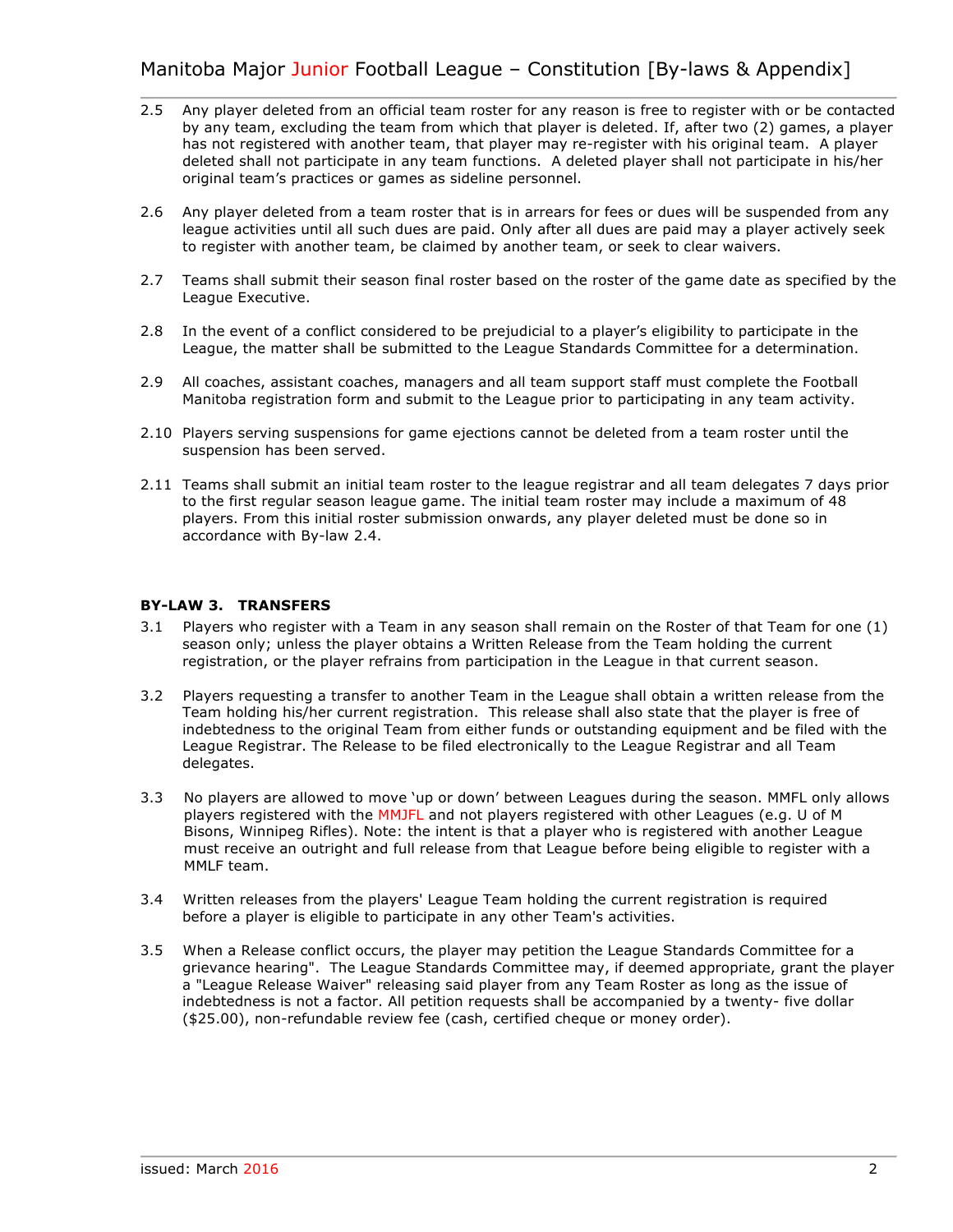#### **BY-LAW 4. TEAM UNIFORMS**

- 4.1 Team colors shall be filed with the League Secretary. Changes to Team Colors shall be submitted to the League Executive for approval. Current team colours are as stated in Appendix A
- 4.2 Team Jerseys must be legally numbered and said numbers must appear on both the front and back of each jersey. Jersey numbers '0' and '00' are considered eligible numbers.
- 4.3 Team sponsorships are encouraged. The display of a sponsor's logo is specifically authorized, after the approval of the League Executive is obtained.
- 4.4 Eligible Pass Receivers 1 to 49, 80 to 99; Ineligible Pass Receivers 50 to 79. On any given play from scrimmage, any number of positions may be occupied by inappropriately numbered players who have reported to the Referee as eligible or ineligible receivers.

#### **BY-LAW 5. SCHEDULING AND PLAY-OFFS**

- 5.1 The League Schedule for each season shall be presented based on the number of teams who have paid their League registration fee by the date determined by the League (usually in June). These schedules will be comprised of eight regular league games plus playoffs. Where possible and based on the number of teams in the League, the schedules shall be comprised of each team playing an equal number of home and away games. The adoption of such a schedule shall be by a majority vote of teams eligible for participation in a current season at a meeting called by the League Executive.
- 5.3 Requests for changes in the current season schedule must be submitted to the League Executive, in writing, not later than two full weeks before such rescheduled game. Additionally, both participating Teams must agree to the proposed change.
- 5.4 Starting times for each scheduled game shall be determined at the League Meeting at which the schedule is adopted.
- 5.5 The play-off structure for any current season shall be determined by the League based upon the number of teams. The team placement is based upon the final standings after the completion of all regular season games. The following format options shall be followed:
	- For 6 or fewer team the  $1<sup>st</sup>$  place team at home vs. the  $4<sup>th</sup>$  place team and the  $2<sup>nd</sup>$  place team at home vs. the  $3<sup>rd</sup>$  place team.
	- For 7 or greater teams the  $4<sup>th</sup>$  place team at home vs. the  $5<sup>th</sup>$  place team. The winner of that game vs. the 1<sup>st</sup> place team (at the home of the 1<sup>st</sup> place team) and the 2<sup>nd</sup> place team at home  $vs.$  the  $3<sup>rd</sup>$  place team.
- 5.6 In the event of two or more Teams compiling the identical number of points at the end of the season schedule, with two points being awarded for a win and one point to each Team in a tie; the following system shall determine the Final Standings:
	- i the Team's record against each other with the Team winning the matches declared in higher Standing; if still tied,
	- ii the Teams' points against each other with the Team with the most points declared in a higher standing; if still tied.
	- iii the Team with the highest positive "points for" record being declared in higher standing; if still tied,
	- iv the Team with the largest "points for minus points against" record shall assume the higher standing; and
	- v the final determination shall be by coin toss.
- 5.7 Teams defaulting a game without notice, cause or reason, which is acceptable to the League Executive, shall be awarded a Loss, with the non-offending Team being awarded a 1-0 score. In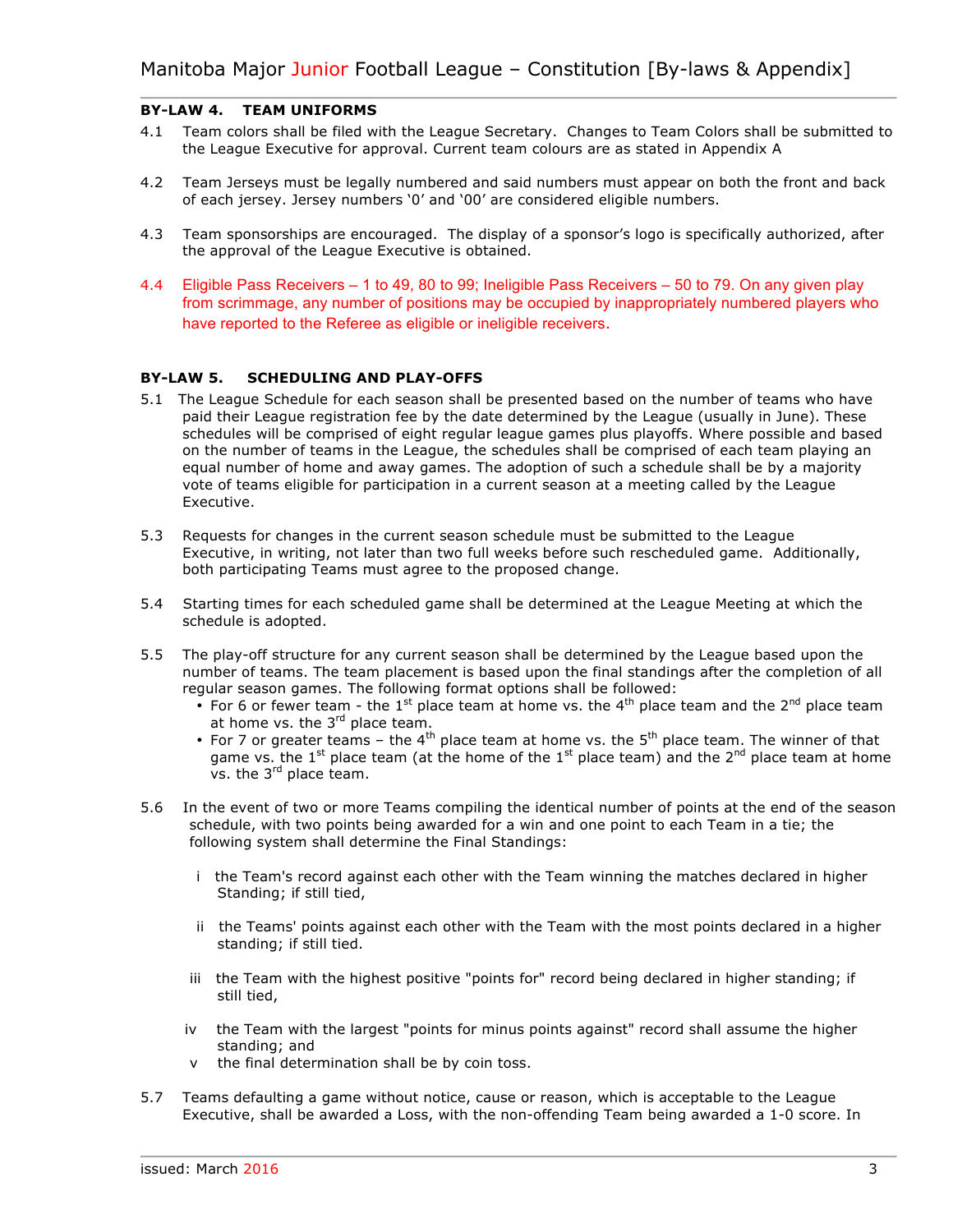addition, the defaulting Team shall reimburse the non-offending Team for any expenses that may occur directly as a result of the default.

5.8 At the Championship game, the home team is the team who finished higher in the regular season standings of that season. The home team has the choice of kicking off, receiving the ball, choosing an end or deferring the choice to the start of the 2<sup>nd</sup> half. No coin toss is used.

#### **BY-LAW 6. FIELD AND FIELD EQUIPMENT**

- 6.1 Each Team shall supply the League with the exact location of its Home Game playing field when the current season schedule is adopted.
- 6.2 Fields shall be marked in accordance with the current edition of The Canadian Amateur Rule Book for Tackle Football.
- 6.3 Goal post pads are mandatory and must be of suitable quality to minimize possible injury to game participants.
- 6.4 Home Teams shall supply an adequate number of benches for both Teams.
- 6.5 Home Teams shall provide a regulation stretcher at all games and have standby personnel appointed for its use.
- 6.6 Home Teams shall supply a downs-box, yardsticks, Time Keeper's table and chair.
- 6.7 For each and every game, the acceptable football is a Size 9 football. Acceptable brands are: The Wilson F2000 (branded CIS, CJFL), F2005 (branded CLF) and TDS (sometimes branded High School).
	- The football in the best playing condition shall be used regardless of whether it is provided by the Home or Visitor team.
	- prior to the start of the game, each team will provide one football in good condition.
	- the Official will select the ball in the best playing condition.
	- the other ball will remain on the Timekeeper's table; protected from sun or rain.
	- during the course of the game, a coach may request for a change of the football; the change is at the discretion of the Official but such request will considered in a fair and reasonable manner. The intent is that footballs do become less playable during the course of a game due to weather, player handling (sweat) etc. and we want the starting ball to be replaced as appropriate. We are not suggesting that each team use their own football on offence.
- 6.8 Home Teams shall ensure that end zone and goal line markers are installed or placed in proper position and are of suitable quality to minimize injury to participants.

#### **BY-LAW 7. FINES and PENALTIES**

- 7.1 Each Team failing to be represented at any scheduled League Meeting shall be assessed a fine of twenty-five dollars (\$25.00).
- 7.2 Each team failing to comply with Bylaw 6, Sections 6.2 through and including 6.8 (Field and Field Equipment) shall be assessed a fine of twenty-five dollars (\$25.00) for each infraction.
- 7.3 The Team holding the Registration of a player found to be in violation of Bylaw 1, Section 1.4 (Player Eligibility), shall forfeit any and all games in which the violating player has played. The non-offending Team shall have the option of retaining their points scored or accept a score of 1-0. If the game is won by the offending Team, their score shall revert to zero (0) and the game(s) awarded to the non-offending Team(s).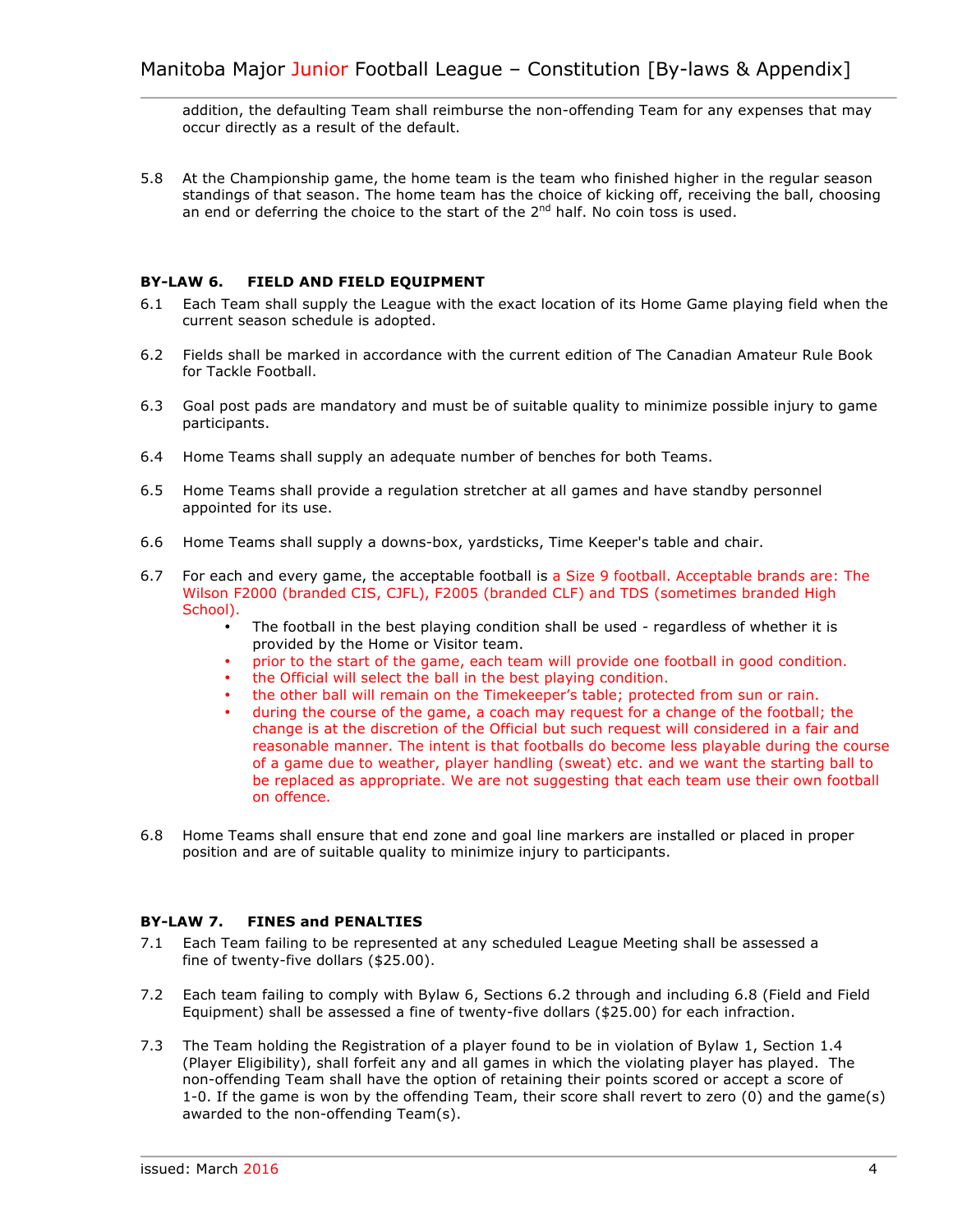- 7.4 Any team failing to meet their obligation to attend the Football Manitoba bingos, as scheduled, shall be assessed a fine of four Hundred Dollars (\$400.00) per infraction.
- 7.5 Any team failing to meet the obligations set out in By-Law 10.8(a) and 10.8(b) will be subject to a \$25.00 fine per occurrence
- 7.6 Any team failing to meet their obligation to comply with Bylaw 1.1, .1.2, 1.3 1.5 or By-law 2 (all sections) shall be assessed a fine of Three Hundred Dollars (\$300.00) per infraction.
- 7.7 Any team failing to meet their obligation to comply with By-law 8.1 shall forfeit that game.

#### **BY-LAW 8. DISCIPLINE**

- 8.1 Any game ejection of player or staff will result in an automatic one game suspension, for the next game the ejected party is eligible to participate in. The suspension cannot be appealed. All suspensions must be reported to Football Manitoba for their record keeping purposes.
- 8.2 The League Standards Committee may review all suspensions and may recommend a harsher penalty, based on the facts presented or discovered, or the seriousness of the incident.
- 8.3 All game ejections shall be recorded by the Referee on the Official Game Sheet and the Incident Report Sheet and include the Referee's Ruling on which the ejection was warranted. The League President shall be notified immediately by the Referee in Chief of the ejection, who in turn will file the information with the League Registrar, all team delegates and Football Manitoba.
- 8.4 A player who has been ejected on a second offense or for misconducts involving serious injury to players or attempts to injure shall be suspended from the League until such time as reinstated by the League Standards Committee.
- 8.5 Staff from any Team, including Coaches, managers, trainers etc, shall be liable for ejection from a game and/or game site by the Referee for conduct detrimental to the game. Such ejections shall be recorded and reported to the League President and passed to the League Standards Committee for further action and consideration in the form of suspension, Team monetary fine, or both.
- 8.6A player, or team staff, found to be in violation of any Article of the current edition of the "Canadian Amateur Rule Book for Tackle Football - Code of Ethics, shall be liable to immediate suspension. Any occurrence of a violation shall be subject to review by the League Standards Committee. The minimum suspension shall not be less than three (3) games. The review by the League Standards Committee, based on the facts presented or discovered, or the seriousness of the incident, may result in a harsher penalty being applied, over and above the three (3) game suspensions.

#### **BY-LAW 9. AWARDS**

- 9.1 League Championship Trophy, presently known as The Lloyd Urbanowski Trophy presented to the winners of the League Championship Game. Each player, coach, manager, and trainer may be eligible for a miniature trophy, suitably engraved.
- 9.2 Coach of the Year Award, presently known as the Pic-a-Pop Trophy, presented to the Leagues most valuable Coaching Staff shall be awarded to the Staff of the team that finishes first overall in the regular season.
- 9.3 League Most Valuable Player Award, known as the Al Cavenagh Memorial Trophy, and selected by the format as outlined by the League.
- 9.4 League Most Outstanding Special Teams Player, known as the Rose Mark Trophy, presented to the League's Most Outstanding Special Teams player selected by the format as outlined by the League.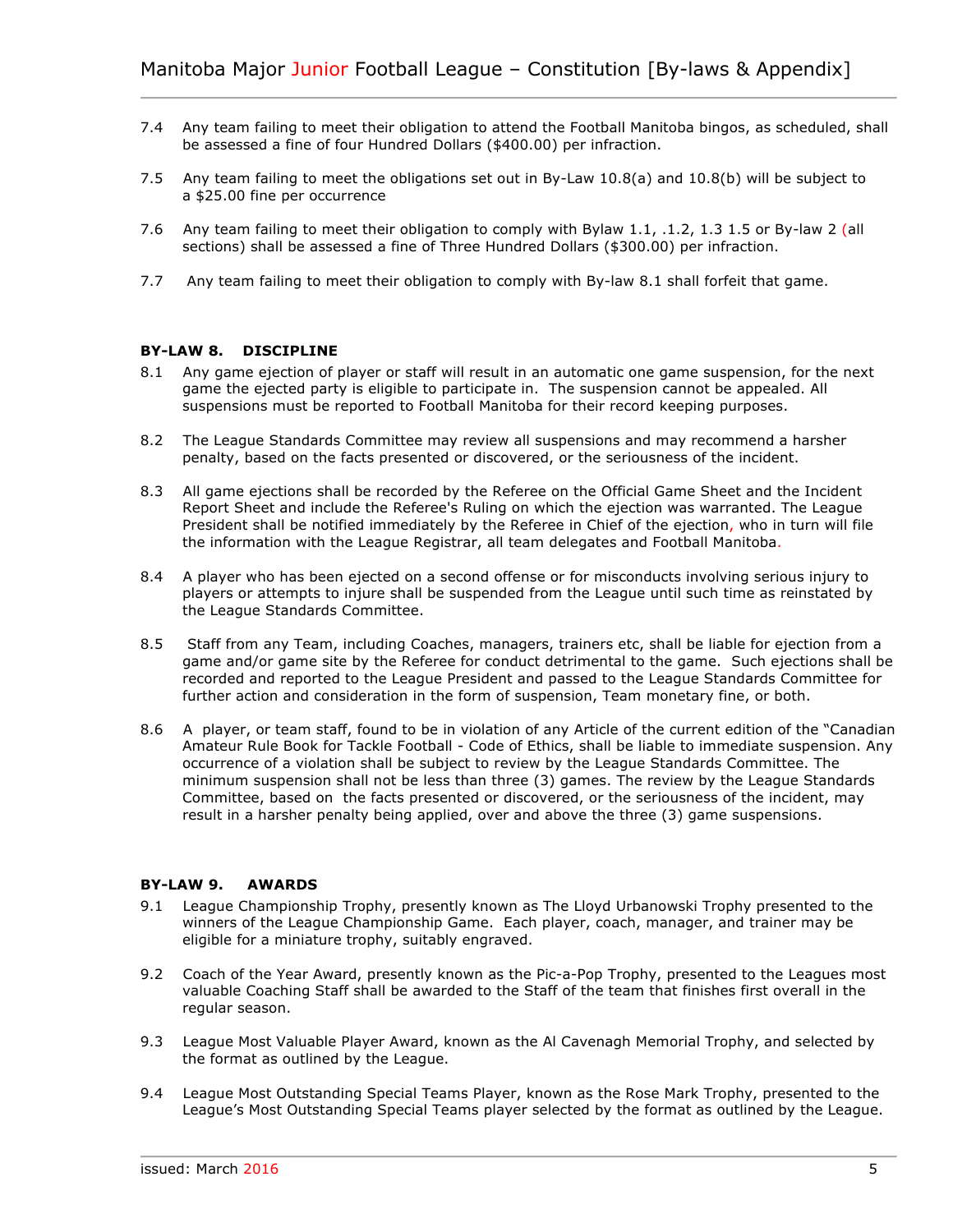- 9.5 League Honor Roll All Star Team, each player selected is eligible to receive a trophy, suitably engraved in recognition of their selection to this team, and selected by the format as outlined by the League.
- 9.6 The top scorer in the Manitoba Major Football League, known as the Mitch Ward Memorial Trophy, presented to the player scoring the most points during the regular season games, exclusive of playoffs and exhibition games.
- 9.7 Most Outstanding Defensive Player award, presently known as the Ben Langhans Memorial Trophy, presented to the Leagues Most Outstanding Defensive Player, and selected by the format as outlined by the League.
- 9.8 Most Outstanding Lineman player award, presently known as the Manitoba Major Football League Most Outstanding Lineman Trophy, presented to the Leagues Most Outstanding Lineman and selected by the format as outlined by the League.
- 9.9 All agreed upon categories that make up the Major League Awards with the exception of 9.1, 9.2, 9.5 & 9.6, will be selected by the format as outlined by the League.
- 9.10 The awards are based upon the number of games played by all teams. If a team is not able to play a game, then all teams have their total games reduced using the week that a team forfeited as the disallowed week. Note: the intent is that all players have the same games counted and not just discount a non-specific week for the total.

#### **BY-LAW 10. GAME REGULATIONS**

- 10.1 All games shall be played in accordance with the Rules as specified in the current edition of the Canadian Amateur Rule Book for Tackle Football plus any additional rules passed by the League.
- 10.2 Game Officials including the Time Keeper shall be supplied by the Manitoba Football Officials Association or otherwise contracted with by the League.
- 10.3 Each Team shall present their Official Game Roster, as filed with the League Registrar and all team delegates on an Official Score (Game) Sheet to the Time-Keeper's table at least ten minutes prior to the scheduled start of any game.
- 10.4 The game roster shall include the players' name and listed numerically as indicated by the player's jersey. No player shall participate in a game unless they are listed on both the Game Roster and Score (Game) Sheet.
- 10.5 Additions to the Official Game Roster may be permitted up to the end of the first half for late arrivals.
- 10.6 Both Teams shall carry and provide a First Aid Kit suitably equipped to provide treatment of participants as required. Each team shall have 'Sports-Aider', Trainer, Athletic Therapist or similar available during the game.
- 10.7 Score Keeper and/or Time Keepers will ensure that each point scored is recorded on the Official Score Sheet immediately after each point is scored and indicate the player number.
- 10.8 Reporting and Game Sheet Delivery
	- a. It is the responsibility of the Winning Team to report the Final Score of the game and to the 2nd Vice President, League Registrar and all team delegates. In the event of a Tie Game, the Home Team shall assume the above responsibilities. These notifications shall take place as soon as possible following the game's conclusion; but, in no case any later than 6 hours after the completion of the game.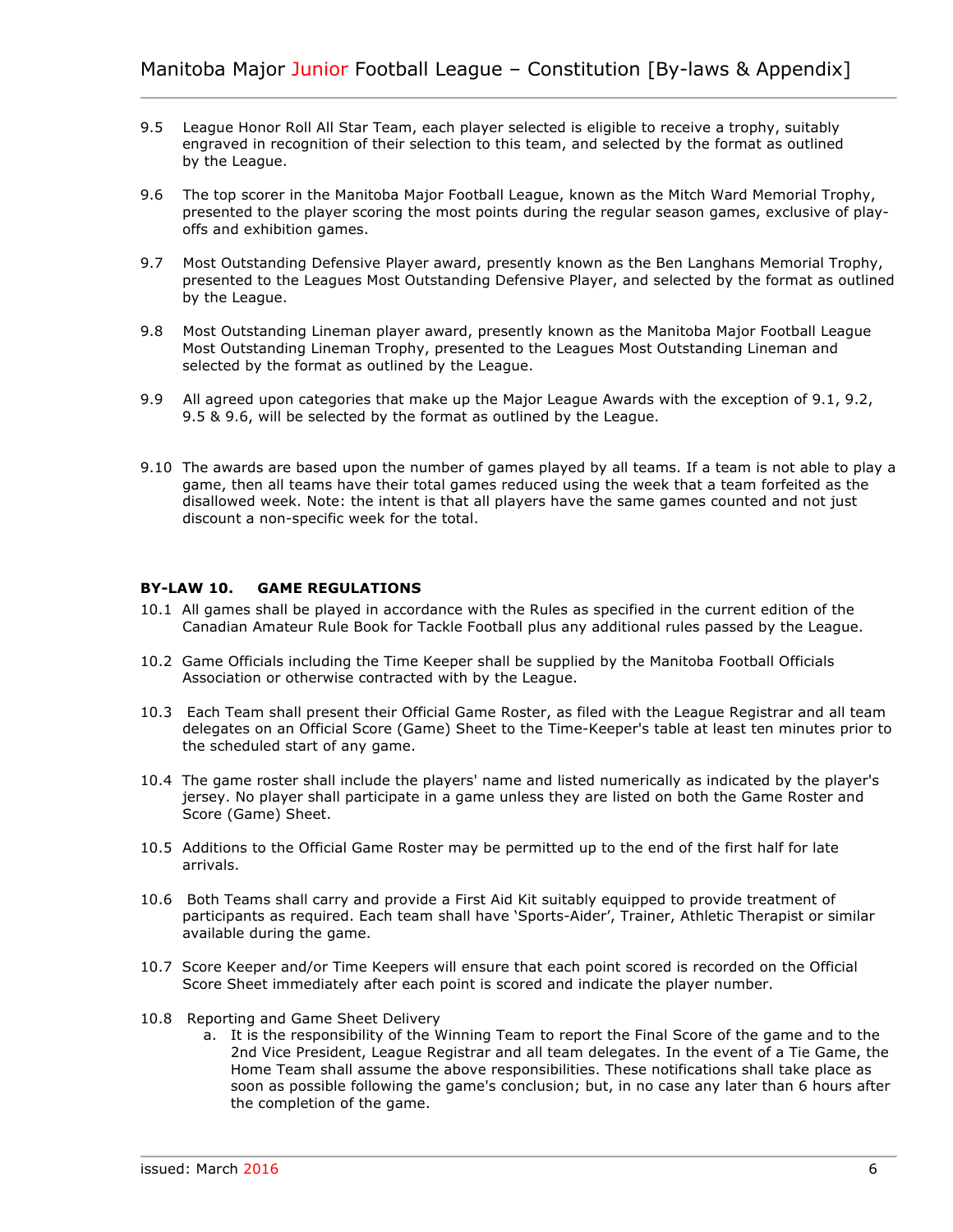- b. The Home Team is responsible to deliver the appropriate copies of the Official Game Sheets for both teams to the League Registrar and to the Football Manitoba office, no later than 48 hours after the end of the game.
- 10.9 Games shall not be postponed except for extreme conditions whereby damage to the field may result should the game continue.
- 10.10 The decision to play shall be vested with the Game Referee, in consultation with the Head Coaches and Managers of both teams. In the event of a required postponement, the League President shall be notified and the League Executive shall reserve the right to reschedule the game to another playing field, or at some other date.
- 10.11 The owners of fields will have control of the fields and their use for the sake of protecting the field against damage.
- 10.12 Penalty Box and Game Ejection
	- a. A player who commits a foul during a game at the discretion of the Game Referee may be assessed a three (3) play time out as per a Penalty Box Rule to be served at his/her respective bench.
	- b. Any player ejected from a game by a Game Official for fouls committed during a game, and which warrant an immediate disqualification shall remain at his Team's bench for the balance of the game, or be banished from the game site at the discretion of the Game Referee.
- 10.13 All game ejections shall be recorded by the Referee on the Official Game Sheet and the incident Report Sheet and include the Referee's Ruling on which the ejection was warranted. The League President shall be notified immediately by the Referee in Chief of the ejection. The game ejection must be noted on the weekly team Roster preceding the team's next game.
- 10.14 A player who has been ejected on a second offense or for misconducts involving serious injury to players or attempts to injure shall be suspended from the League until such time as reinstated by the League Standards Committee.
- 10.15 An Official from any Team, including Coaches, managers and trainers, shall be liable for ejection from a game and/or game site by the Referee for conduct detrimental to the game. Such ejections shall be recorded and passed to the League Standards Committee for further action and consideration in the form of suspension, Team monetary fine, or both.
- 10.16 During Special Teams play (punts, field goal attempts and point after TDs) the Center shall not be touched by a defensive player until the center has had adequate time to assume a full blocking position with head and shoulders raised. Penalty for this infraction shall be an "Unnecessary Roughness" penalty.
- 10.17 Electronic communication between players actively participating in a game and other team personnel (ie coaches and spotters) via two-way radios or similar equipment shall not take place. Use of any such equipment will be the subject of severe disciplinary action by the League Standards Committee, which shall result in a game forfeit.
- 10.18 A player is considered to have played in a game if their name is listed on the Score (Game) Sheet – regardless of whether the player actually participated in the on-field game.

#### **BY-LAW 11. RECRUITMENT**

11.1 Recruitment or communication for the purpose of recruitment of graduating Midget players from another club with Major League affiliation shall not be initiated under any circumstances. Recruitment of eligible returning Major Players from another club shall not take place under any circumstances.

### **End of By-Laws**